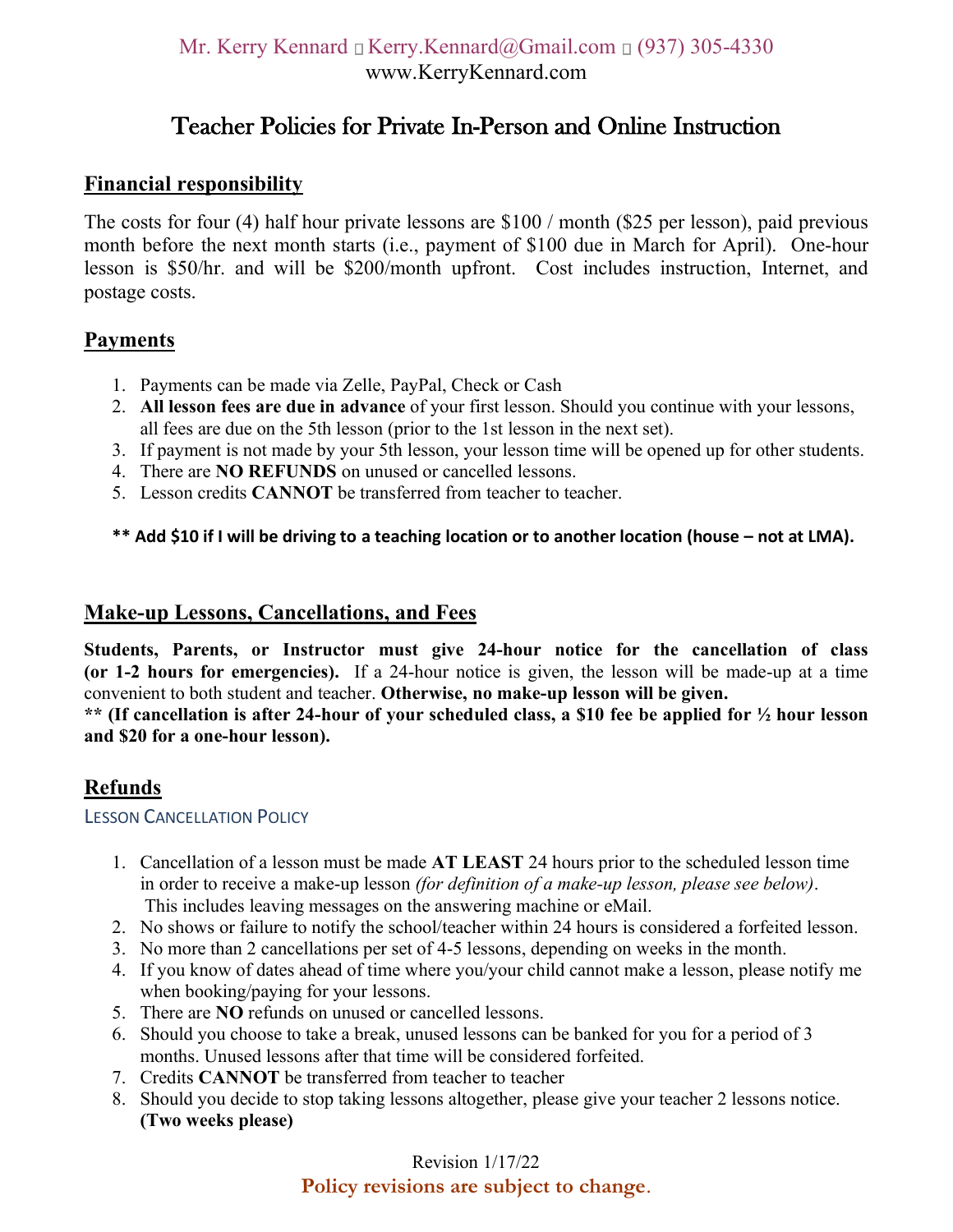# Mr. Kerry Kennard  $\Box$  Kerry.Kennard@Gmail.com  $\Box$  (937) 305-4330 www.KerryKennard.com

### **Make up lessons**

- 1. Any lessons cancelled at least 24 hours ahead of the scheduled lesson will receive a make-up lesson at a time convenient to both the teacher and the student. This makeup lesson will not be skipped over or added to the end of the set of 5 lessons.
- 2. Typically, make-up lessons take place at an alternate time/day within the week. In some cases, the make-up lesson will be added after/before the original lesson time, enabling the student to have an hour lesson.
- 3. Make-up lessons not used after 3 months will be considered forfeited
- 4. A make-up lesson can be booked with your teacher directly

### **Teacher must confirm all schedule changes with students**

**Parents / Adult students will communicate with the teacher (call/e-mail/text) 24 hours in advance for any change in schedule, not day of the lesson (unless extreme emergencies come up). \*\* (If cancellation is after 24-hour of your scheduled class, a \$10 fee be applied for ½ hour lesson and \$20 for a one-hour lesson).**

### **Teacher responsibility**

Teacher is responsible regarding Content and any equipment during in-person or Online lesson(s) with students.

Teachers and Students must wear appropriate attire while teaching.

## **Practicing / Other Notes**

Students should practice five to six times a week, preferably  $\frac{1}{2}$  - 1 hour a day (beg. Student) or 1-2 hours a day (or more); For intermediate to Advanced students, to see results in their performance and their ability to improve rhythms to intermediate / advanced level(s).